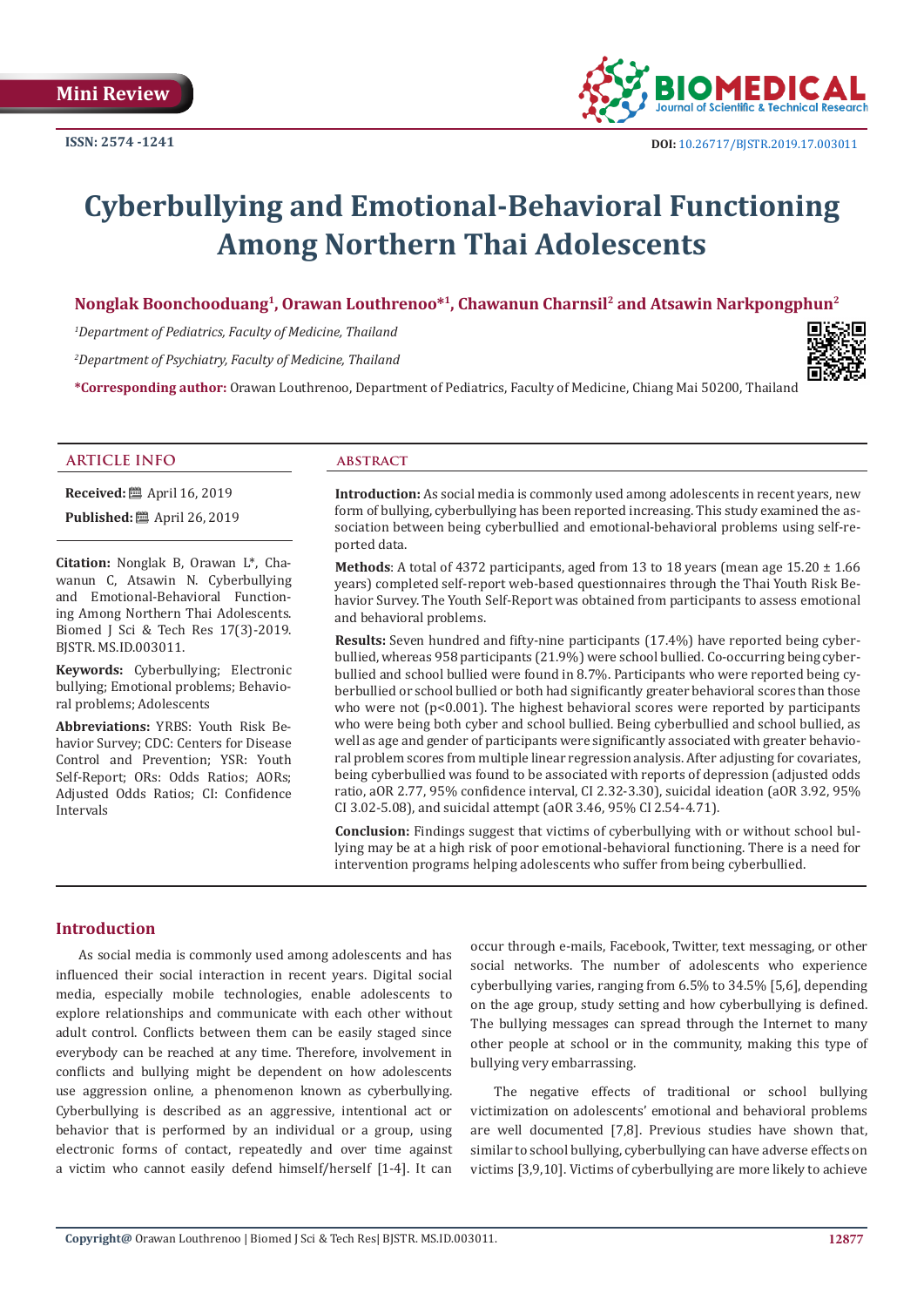lower grades and report other academic problems as a result of the experience [11]. Being cyberbullied is associated with higher levels of psychological distress and depression and lower self-esteem [2,12,13]. A meta-analysis found that victims of cyberbullying were at higher risk of both suicidal ideation and suicide attempts [14] whereas another study has found that cyberbullying was associated with moderate to severe depressive symptoms, substance use, and suicide attempts [5]. Furthermore, experience of cyberbullying in adolescence may be associated with later mental health problems extending into adulthood [15]. Therefore, this study aimed to study emotional and behavioral problems specifically in cyberbullied adolescents and the associations between being cyberbullied and depression and suicidal ideas. Factors predicting behavioral problems were also assessed.

### **Methods**

#### **Study Population**

A cross-sectional survey of adolescents aged 13 to 18 years in a city in Northern Thailand was conducted. The data were collected using a two-stage stratified cluster sampling method from secondary and vocational schools. Parents were advised through school teachers that their child's school had been invited to take part and that their child would decide whether or not to participate. Participants gave consent before completing webbased questionnaires which was responded to anonymously. Details of survey and participants are described elsewhere [16]. The Research Ethics Committee of Chiang Mai University approved the study.

#### **Measurement**

Information regarding health risk behaviors was obtained though the Thai Youth Risk Behavior Survey (Thai-YRBS) which was modified from the Youth Risk behavior Survey (YRBS) 2015 [17] developed by the Centers for Disease Control and Prevention (CDC). The YRBS is a school-based survey, which monitors major health risk-taking behaviors. Being cyberbullied was identified by the following question "During the past 12 months, have you ever been electronically bullied?" (Count being bullied through e-mail, chat rooms, instant messaging, websites, or texting.) The answer "yes" to the question is considered cyberbullied experience. Being school bullied was identified by the following question "During the past 12 months, have you ever been bullied on school property?" The answer "yes" to the question is considered school bullied experience. Bullying is defined as one or more students tease, threaten, spread rumors about, hit, shove, or hurt another student over and over again. It is not considered as bullying when two students of about the same power argue or fight or tease each other in a friendly way.

The participants, both with and without cyberbullied experience, were asked to complete the Youth Self-Report form (YSR). The YSR is a self-administered survey and has been used widely to assess emotional and behavioral problems that have occurred within the past 6 months and are available in many languages [18,19]. It assesses internalizing (i.e., anxiety, depression

and somatic complaints) and externalizing (i.e., aggressive, noncompliant) behaviors. The scale comprises internalizing, externalizing, and total behavior problems scores. It is divided into 8 subsets including anxiety/depression, social withdrawal, somatic complaints, social problems, thought problems, attention problems, delinquent, and aggressive behaviors. Higher scores indicate more problems.

#### **Statistical Analysis**

Data were analyzed using the SPSS program, version 22.0 (IBM Corp, Armonk, NY) for Windows. The percentage, mean, and standard deviation were calculated. A Chi-square test was used for the analysis of categorical variables and a student's t test was used for continuous variables. The odds ratios (ORs) and adjusted odds ratios (aORs) with 95% confidence intervals (CI) were calculated. Multiple linear regression analysis was used to identify predictors of internalizing, externalizing, total behavioral problem scores.

#### **Results**

**Table 1:** Characteristics of participants who reported experience of being cyberbullied (n=759).

|                                    | N(%         |  |  |  |  |
|------------------------------------|-------------|--|--|--|--|
| Age, years                         |             |  |  |  |  |
| 13 to 15-year-olds                 | 409 (53.89) |  |  |  |  |
| 16 to 18-year-olds                 | 350 (46.11) |  |  |  |  |
| Gender                             |             |  |  |  |  |
| Male                               | 471 (62.06) |  |  |  |  |
| Female                             | 288 (37.94) |  |  |  |  |
| <b>Type of school</b>              |             |  |  |  |  |
| Public secondary school            | 147 (19.37) |  |  |  |  |
| Private secondary school           | 392 (51.65) |  |  |  |  |
| Vocational school                  | 220 (28.98) |  |  |  |  |
| Reported media use time, hour/day* |             |  |  |  |  |
| <2 hour/day                        | 179 (23.58) |  |  |  |  |
| 2-4 hours/day                      | 290 (38.21) |  |  |  |  |
| >4 hours/day                       | 290 (38.21) |  |  |  |  |
| <b>Type of cyberbullying</b>       |             |  |  |  |  |
| Cyberbullying only                 | 377 (49.67) |  |  |  |  |
| Cyberbullying and school bullying  | 382 (50.33) |  |  |  |  |

\*Media use time other than school work or watching TV

Four thousand, three hundred and seventy-two out of 5639 adolescents were randomly enrolled from the six schools which completed the web-based survey, giving a response rate of 77.53%. The average age of all participants was  $15.20 \pm 1.66$  years. Seven hundred and fifty-nine participants reported being cyberbullied which was 17.36% of cases, whereas school bullied was found to be 21.91%. Co-occurring being cyberbullied and school bullied was found in 382 cases (8.74% of participants). Among those who reported being cyberbullied, 62% were male and 38% were female. Details of participants reporting being cyberbullied are shown in Table 1.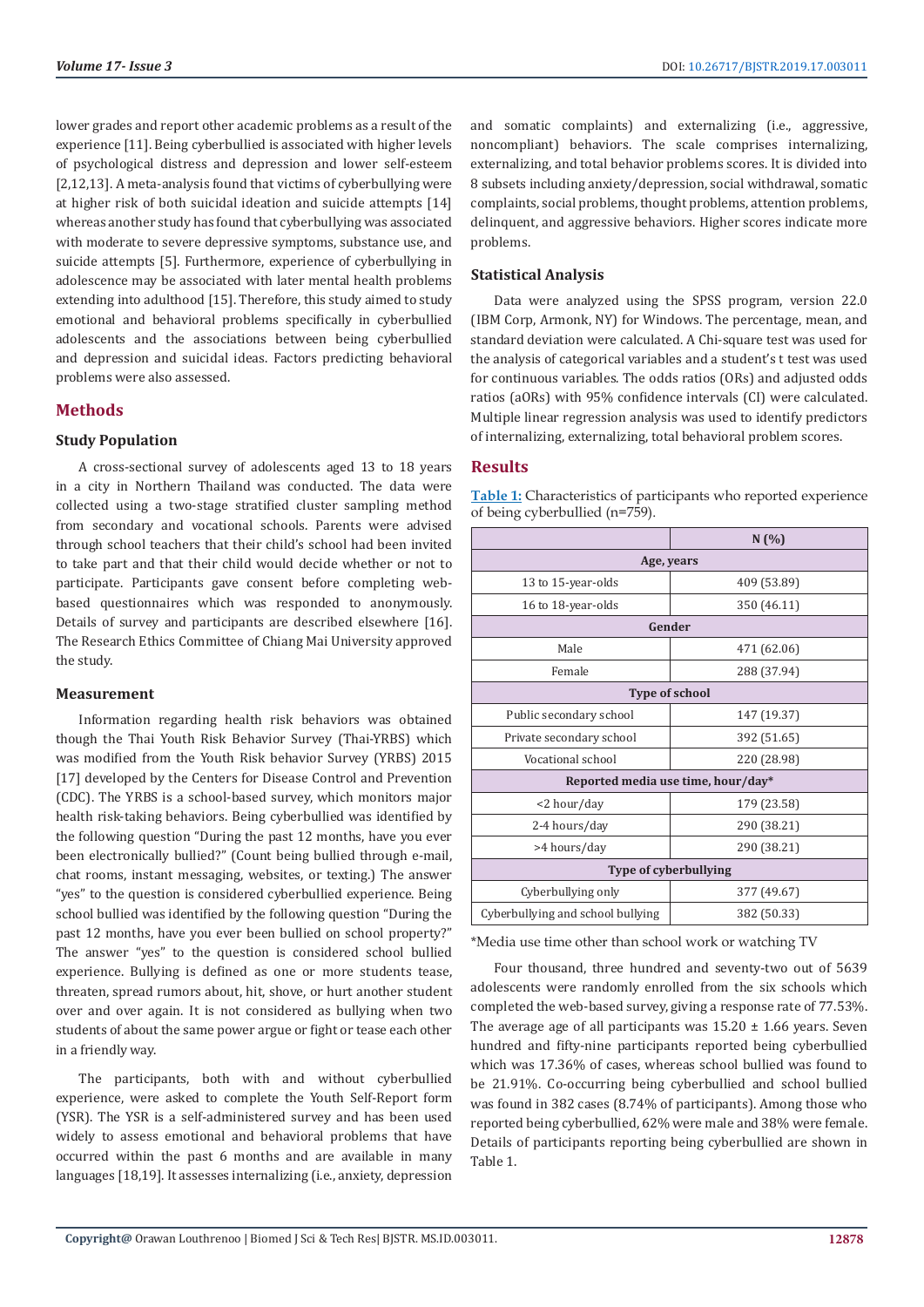| <b>YSR</b> syndrome scales     | Cyberbullied only (n=377)                 | <b>Cyber-school bullied</b><br>$(n=382)$ | <b>School bullied only</b><br>$(n=576)$ | Not being bullied<br>$(n=3037)$ |  |  |  |
|--------------------------------|-------------------------------------------|------------------------------------------|-----------------------------------------|---------------------------------|--|--|--|
| Age, mean (SD)                 | 15.52 (1.62)                              | 14.93 (1.66)                             | 14.40 (1.60)                            | 15.35(1.63)                     |  |  |  |
| Gender, n (%)                  |                                           |                                          |                                         |                                 |  |  |  |
| Male                           | 216 (57.29)                               | 255 (66.75)                              | 355 (61.63)                             | 1397 (46.00)                    |  |  |  |
| Female                         | 161 (42.71)<br>127 (33.25)<br>221 (38.37) |                                          | 1640 (54.00)                            |                                 |  |  |  |
| Mean score (SD)*               |                                           |                                          |                                         |                                 |  |  |  |
| Internalizing behaviors        | 16.28 (9.05)                              | 19.98 (10.07)                            | 15.88 (9.04)                            | 13.10 (8.42)                    |  |  |  |
| Anxious/depressed              | 6.58(4.55)                                | 8.55(5.01)                               | 6.55(4.52)                              | 5.15(4.09)                      |  |  |  |
| Withdrawn/depressed            | 5.48 (2.73)                               | 6.38(3.04)                               | 5.47 (2.93)                             | 4.81(2.77)                      |  |  |  |
| Somatic complaints             | 4.21(3.14)                                | 5.05(3.44)                               | 3.86 (2.95)                             | 3.14(2.91)                      |  |  |  |
| <b>Externalizing behaviors</b> | 17.07 (8.67)                              | 18.76 (7.94)                             | 14.25 (7.12)                            | 12.58 (7.04)                    |  |  |  |
| Rule-breaking behavior         | 7.49 (4.20)                               | 8.12(3.83)                               | 6.13(3.22)                              | 5.63(3.35)                      |  |  |  |
| Aggressive behavior            | 9.58(5.09)                                | 10.63 (4.83)                             | 8.13 (4.55)                             | 6.95(4.29)                      |  |  |  |
| Social behaviors               | 5.40(3.36)                                | 7.29(3.33)                               | 5.85 (3.93)                             | 4.19(2.93)                      |  |  |  |
| Thought problems               | 6.39(4.00)                                | 7.58(4.00)                               | 5.91 (3.90)                             | 4.63(3.56)                      |  |  |  |
| Attention problems             | 5.45(2.96)                                | 6.40(2.92)                               | 5.15(3.07)                              | 4.36(2.86)                      |  |  |  |
| Other problems                 | 6.07(2.98)                                | 6.64(2.69)                               | 5.85(2.68)                              | 5.04(2.66)                      |  |  |  |
| Total problems scores          | 56.66 (26.55)                             | 66.64 (25.90)                            | 52.89 (24.74)                           | 43.90 (23.30)                   |  |  |  |

**Table 2:** Youth Self-Report scales in adolescents who were and were not cyberbullied (n= 4372).

\*P<0.001 between being cyberbullied only and not being bullied; cyber-school bullied and not being bullied; school bullied only and not being bullied

**Table 3:** Association of depression, suicidal ideation, suicidal attempt and being cyberbullied..

|                   |         | <b>OR</b> | 95%CI     | D    |         | $aOR*$ | 95%CI     |
|-------------------|---------|-----------|-----------|------|---------|--------|-----------|
| Depression        | < 0.001 | 2.8       | 2.35-3.33 | 1.01 | < 0.001 | 2.77   | 2.32-3.30 |
| Suicidal ideation | < 0.001 | 3.74      | 2.89-4.82 | 1.37 | < 0.001 | 3.92   | 3.02-5.08 |
| Suicidal attempt  | < 0.001 | 3.32      | 2.45-4.49 | 1.24 | < 0.001 | 3.46   | 2.54-4.71 |

\*Adjusted for age, gender and type of school

**Table 4:** Prediction of internalizing, externalizing, and total behavioral problems from multiple linear regression analysis (n= 4372).

| Variable: Internalizing<br><b>behaviors</b> | $\bf{B}$ | <b>SE</b>    | $\beta$ | t       | $\boldsymbol{p}$ | 95%CI              |
|---------------------------------------------|----------|--------------|---------|---------|------------------|--------------------|
| Age                                         | 0.69     | 0.08         | 0.13    | 8.55    | < 0.001          | $0.53$ to $0.85$   |
| Male gender                                 | $-2.47$  | 0.27         | $-0.14$ | $-9.33$ | < 0.001          | $-2.99$ to $-1.95$ |
| Being cyberbullied                          | 3.55     | 0.36         | 0.15    | 9.79    | < 0.001          | 2.84 to 4.26       |
| Being school bullied                        | 3.97     | 0.34         | 0.18    | 11.66   | < 0.001          | 3.30 to 4.64       |
| Variable: Externalizing behaviors           |          |              |         |         |                  |                    |
| Age                                         | 0.93     | 0.07         | 0.2     | 13.85   | < 0.001          | 0.79 to 1.06       |
| Male gender                                 | 0.78     | 0.22         | 0.05    | 3.55    | < 0.001          | 0.35 to 1.21       |
| Being cyberbullied                          | 4.13     | 0.3          | 0.21    | 13.76   | < 0.001          | 3.54 to 4.72       |
| Being school bullied                        | 2.36     | 0.28         | 0.13    | 8.35    | < 0.001          | 1.80 to 2.91       |
| Variable: Total behavioral problems         |          |              |         |         |                  |                    |
| Age                                         | 2.67     | 0.22         | 0.18    | 12.02   | < 0.001          | 2.23 to 3.10       |
| Male gender                                 | $-2.19$  | 0.73         | $-0.04$ | $-3.01$ | 0.003            | $-3.63$ to $-0.76$ |
| Being cyberbullied                          | 12.5     | $\mathbf{1}$ | 0.19    | 12.53   | < 0.001          | 10.55 to 14.46     |
| Being school bullied                        | 11.84    | 0.94         | 0.2     | 12.63   | < 0.001          | 10.01 to 13.68     |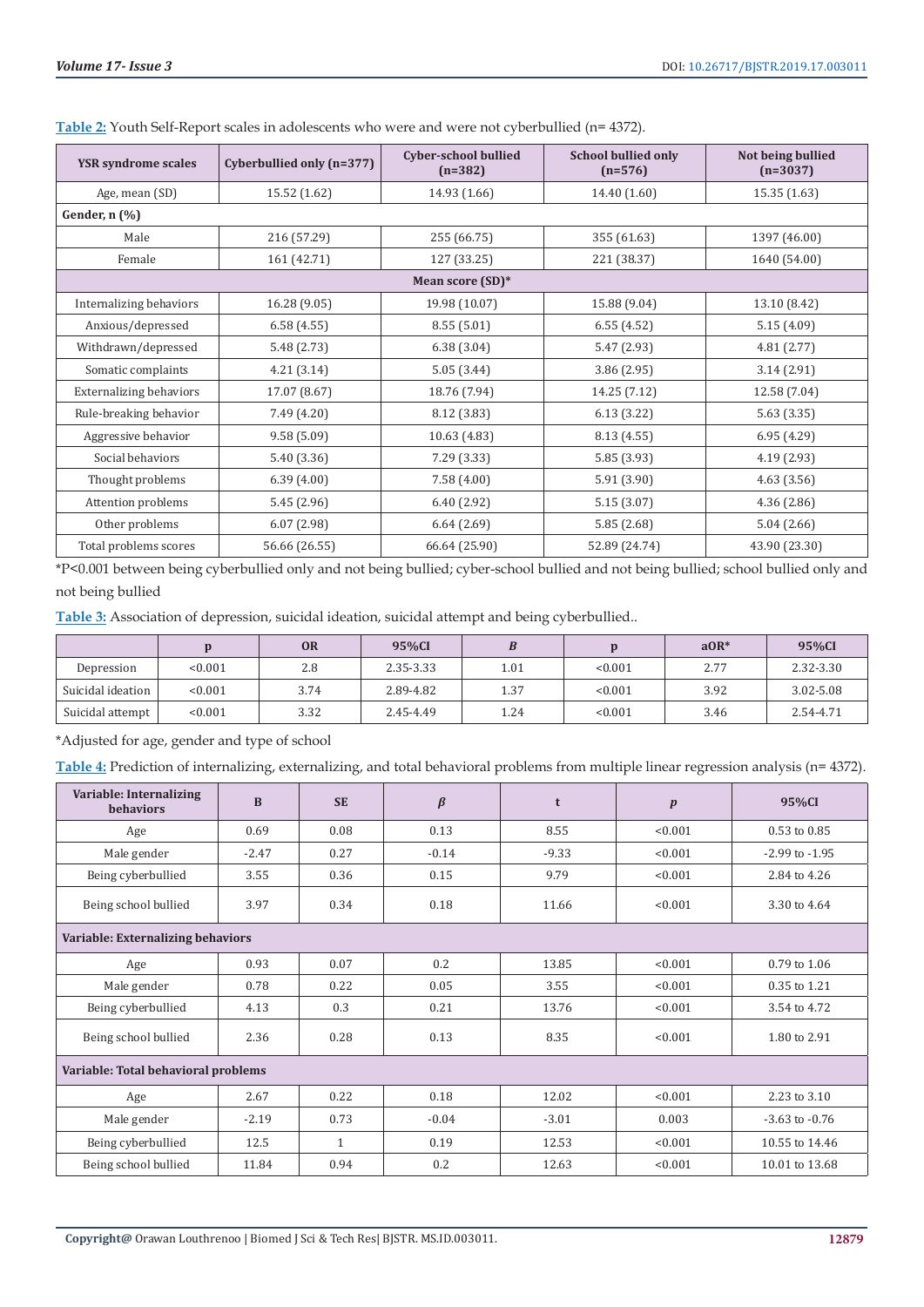Participants who reported experience of being cyberbullied or school bullied or both had significantly higher internalizing, externalizing, and total behavioral scores than those who were not being bullied. The highest behavioral scores were reported by participants with experience of being cyber-school bullied, as shown in Table 2. Being cyberbullied was found to be associated with reports of depression, suicidal ideation, and suicidal attempt when adjusting for covariates (adjusted odds ratio 2.77, 3.92 and 3.46, respectively), as shown in Table 3. From multiple linear regression analysis, being cyberbullied and school bullied, as well as age and gender of participants were significantly associated with higher internalizing, externalizing, and total behavioral problem scores (Table 4).

#### **Discussion**

Findings from this study have revealed that adolescents who reported being cyberbullied or school bullied or both had significantly greater internalizing, externalizing, and total behavioral scores than those who were not being bullied. Subscales of behavioral scores were also higher in adolescents who reported experience of being cyberbullied. Because cyberbullying messages can quickly spread through the Internet to many other people at school or in the community, this causes emotional problems including depression, embarrassment, or anger towards perpetrators who are able to be anonymous. Cyberbullying may achieve a vastly wider audience than traditional school bullying, since it occurs in the virtual space and, additionally, it has the potential to remain permanently on a website. The hurtful messages of a cyberbully can reach the adolescents anytime he or she uses a telephone or computer. Highest behavioral scores were reported by participants with experience of cyber-school bullying. This is consistent with the study which found that people who were exposed to cyberbullying in addition to traditional bullying displayed a significantly greater severity of psychiatric symptoms [20].

Being cyberbullied was found to be associated with reports of depression, suicidal ideation, and suicidal attempt at rates of 2.77, 3.92, and 3.46 times respectively, compared with those who were not being bullied. These findings were also consistent with previous meta-analysis which found that cyberbullying was more strongly related to suicidal ideation (OR, 3.12) compared to the impact of traditional bullying (OR, 2.16; 95% CI, 2.05–2.28) [14]. Another study found that being cyberbullied was strongly associated with suicide attempts (OR, 3.22) [21]. However, there have been reports that most of the victims were not psychologically affected by the cyber-attack and did not share the event with anyone [22].

The prevalence of cyberbullying victims was 17.36%, whereas those who were school bullied were 21.91%. Among those who reported experiences of being cyberbullied, 62% were males and 38% were females and the experience was more common in private school students. These findings were different from a study which found that 9.1% of students grade 6-12 reported cyberbullying, of which 39% were male [23]. Boys were reported as being more likely to be cyber perpetrators, whereas girls were reported to be more likely to be cyber victims [24]. From a systematic review, the

prevalence rates of cyberbullying victimization in US adolescents of middle and high school age ranged from 3 to 72%. This study found co-occurring cyberbullying and school bullying of 8.74% which is different from another study which reported the overlapping of cyberbullying and other types of bullying of which only 4.6% of adolescents grade 9-12 reported being only cyberbullied [25]. In another study 62% of high school students experienced cyberbullying, the main channel for the bullying being by cell phone, the highest frequency occurring in public school students [22].

The age of participants, gender and being cyberbullied as well as school bullied were associated with internalizing, externalizing, and total behavioral problems. Females were more highly associated with internalizing behavior problems whereas males were more frequently associated with externalizing behavior problems. This is consistent with the study by Kim et al. [23] who found that cyberbullying was associated more strongly with emotional problems in female adolescents and with behavioral problems in male adolescents [23]. In another study, girls and boys were found to differ not only according to their online communication use but also in their cyberbullying involvement. Girls had more intensive online social activities whereas boys had higher exposure to antisocial media content predictive of higher levels of victimization over time [26].

#### **Limitations**

In this study a representative sample of participants in the city were enrolled and the web-based anonymous questionnaires increased the level of confidentiality for the adolescents enabling accurate and useful data to be obtained. The Youth Self-Report, a verified analytical tool, was used to assess emotional and behavioral problems. However, some limitations need to be addressed. Firstly, the cross-sectional nature of this study limited the ability to explore the cause and effects of the findings for example why there was a high prevalence of cyberbullying in public schools. A longer term, more in-depth study may provide more information. Secondly, the data were self-reported, and although the responses were anonymous encouraging honesty in the answer, multi information gathering strategies would provide more details concerning emotional-behavioral functioning. Thirdly, participants were from secondary and vocational schools in a city in Northern Thailand, so the findings could not be generalized. Also, adolescents 13-18 years of age who had dropped out of school were not included in this study. Lastly, details of cyberbullying were not explored such as being bullied only or being both the bully and perpetrator. Type of online aggression and how the young people deal with bullying should be examined so that intervention could be provided appropriately.

### **Conclusion**

In summary, findings from this study have revealed that victims of cyberbullying concurrent with or without school bullying may be at high risk of poor emotional-behavioral functioning. Those experiencing both cyberbullying and school bullying may be the highest risk group. There is a need for intervention programs helping adolescents who suffer from being cyberbullied.